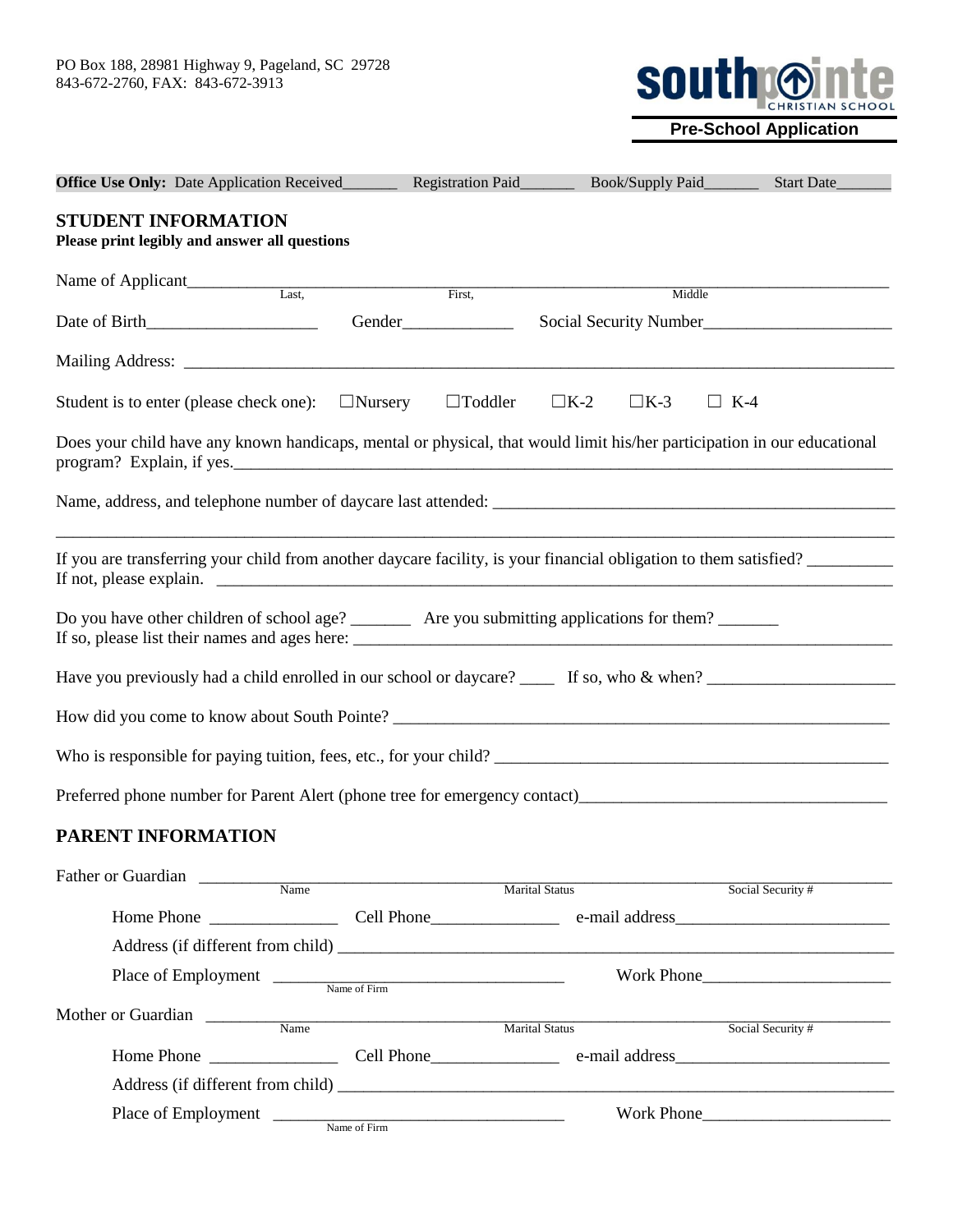# **EMERGENCY MEDICAL RECORD**

| Medical Insurance:              |                                                                                                     |            |                                                                                                                                                                                                                                                                                                                                                                          |
|---------------------------------|-----------------------------------------------------------------------------------------------------|------------|--------------------------------------------------------------------------------------------------------------------------------------------------------------------------------------------------------------------------------------------------------------------------------------------------------------------------------------------------------------------------|
|                                 | Company Name                                                                                        | Policy $#$ | Group #                                                                                                                                                                                                                                                                                                                                                                  |
|                                 | Name                                                                                                |            |                                                                                                                                                                                                                                                                                                                                                                          |
|                                 |                                                                                                     | City       | Telephone #                                                                                                                                                                                                                                                                                                                                                              |
| Primary family dentist          | Name                                                                                                | City       | Telephone #                                                                                                                                                                                                                                                                                                                                                              |
| Hospital preference ___________ |                                                                                                     |            |                                                                                                                                                                                                                                                                                                                                                                          |
|                                 | Name                                                                                                | City       | Telephone $#$                                                                                                                                                                                                                                                                                                                                                            |
|                                 | who prescribed the medication.                                                                      |            | Is your child presently taking any kind of medication under the supervision of a physician?<br>If yes, give the name of the medication, the dosage, the reason it was prescribed, and the name of the physician                                                                                                                                                          |
|                                 |                                                                                                     |            | If your child is allergic to any medications, please list them.                                                                                                                                                                                                                                                                                                          |
|                                 |                                                                                                     |            | If your child has food allergies, please list them.                                                                                                                                                                                                                                                                                                                      |
|                                 | emergency involving the health and safety of your child if we are unable to contact you personally. |            | Please list, in order of preference, the relatives, friends, or neighbors that you would like us to contact in the event of an                                                                                                                                                                                                                                           |
|                                 |                                                                                                     |            |                                                                                                                                                                                                                                                                                                                                                                          |
|                                 |                                                                                                     |            |                                                                                                                                                                                                                                                                                                                                                                          |
|                                 |                                                                                                     |            |                                                                                                                                                                                                                                                                                                                                                                          |
|                                 |                                                                                                     |            |                                                                                                                                                                                                                                                                                                                                                                          |
|                                 |                                                                                                     |            | Should a medical emergency arise, we will attempt to contact you at home, at work, and the emergency numbers listed<br>above. If we are unable to contact any of these people, do you authorize the administration and staff of South Pointe<br>Christian School to seek medical care for your child until such time as you can be contacted? $\square$ YES $\square$ NO |

With whom may student be released other than parents?

| Name | Relationship | Home/Cell Phone | Work Phone |
|------|--------------|-----------------|------------|
| Name | Relationship | Home/Cell Phone | Work Phone |
| Name | Relationship | Home/Cell Phone | Work Phone |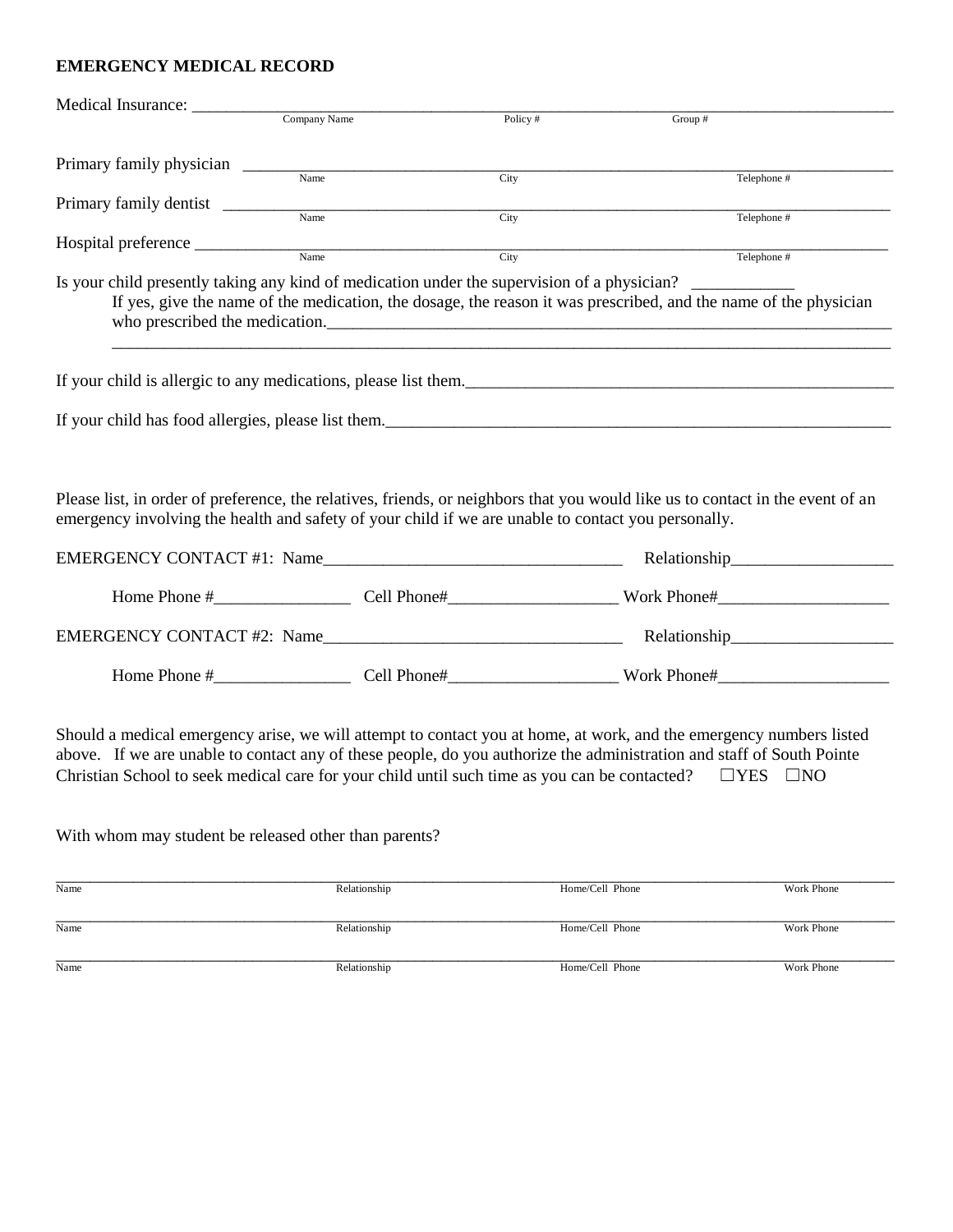#### **CHRISTIAN EXPERIENCE**

| Name of Church                                                                                       | City, State | Pastor's Name |
|------------------------------------------------------------------------------------------------------|-------------|---------------|
|                                                                                                      |             |               |
| List any leadership positions that you hold.                                                         |             |               |
| Father: Are you a Christian? ______ If yes, on what do you base your answer? _______________________ |             |               |
|                                                                                                      |             |               |
| Mother: Are you a Christian? If yes, on what do you base your answer?                                |             |               |

\_\_\_\_\_\_\_\_\_\_\_\_\_\_\_\_\_\_\_\_\_\_\_\_\_\_\_\_\_\_\_\_\_\_\_\_\_\_\_\_\_\_\_\_\_\_\_\_\_\_\_\_\_\_\_\_\_\_\_\_\_\_\_\_\_\_\_\_\_\_\_\_\_\_\_\_\_\_\_\_\_\_\_\_\_\_\_\_\_\_\_

#### **STATEMENT OF FAITH**

We Believe the Bible to be the inspired, the only infallible, authoritative, inerrant Word of God. (2 Timothy 3:16, 2 Peter 1:21) We Believe there is one God, eternally existent in three persons — Father, Son, and Holy Spirit. (Genesis 1:1, Matthew 28:19, John 10:30)

- We Believe in the deity of Christ (John 10:33); His virgin birth (Isaiah 7:14, Matthew 1:23, Luke 1:35); His sinless life (Hebrew 4:15, Hebrews 7:26); His miracles (John 2:11); His vicarious and atoning death (1 Corinthians 15:3, Ephesians 1:7, Hebrews 2:9); His resurrection (John 11:25, 1 Corinthians 15:4); His ascension to the right hand of the Father (Mark 16:19); His personal return in power and glory. (Acts 1:11, Revelation 19:11)
- We Believe in the absolute necessity of regeneration by the Holy Spirit for salvation because of the exceeding sinfulness of human nature; and that men are justified on the single ground of faith in the shed blood of Christ and that only by God's grace and through faith alone we are saved. (John 3:16-19, John 5:24 Romans 3:23, Romans 5:8-9, Ephesians 2:8-10, Titus 3:5)
- We Believe in the resurrection of both saved and the lost; they that are saved unto the resurrection of life, and they that are lost unto the resurrection of damnation. (John 5:28-29)

We Believe in the spiritual unity of believers in our Lord Jesus Christ. (Romans 8:9, 1 Corinthians 12:12-13, Galations 3:26-28) We Believe there is only one mediator between God and man, the man Christ Jesus. (1 Timothy 2:5)

We Believe in the present ministry of the Holy Spirit by whose indwelling the Christian is enabled to live a godly life. (Romans 8:13-14, 1 Corinthians 3:16, 1 Corinthians 6:19-20, Ephesians 4:30, 5:18)

### **ADMISSIONS POLICY**

The purpose of South Pointe Christian School is to provide quality Christian education for children from committed Christian homes by exalting Christ "In whom are hidden all the treasures of wisdom and knowledge." (Colossians 2:3) We are dedicated to the establishment and promotion of fundamental Christian values.

South Pointe Christian School makes no distinction concerning an individual's race or ethnic background because we acknowledge that "God has made of one blood all nations of man for to dwell on the face of the earth." (Acts 17:26) We know that "God is no respecter of persons but in every nation, he that fears Him and works righteousness is accepted with Him." (Acts 10:34- 35) We accept that all those who have trusted Christ are commanded by Christ to love one another as brothers. Jesus said, "This is my commandment, That you love one another, as I have loved you." (John 15:12)

THEREFORE, South Pointe Christian School admits students of any race, color, national or ethnic origin to all the rights, privileges, programs, and activities generally accorded or made available to students at the school. South Pointe Christian School does not discriminate on the basis of race, color, national or ethnic origin in the administration of its educational policies, admission policies, and other school-administered programs.